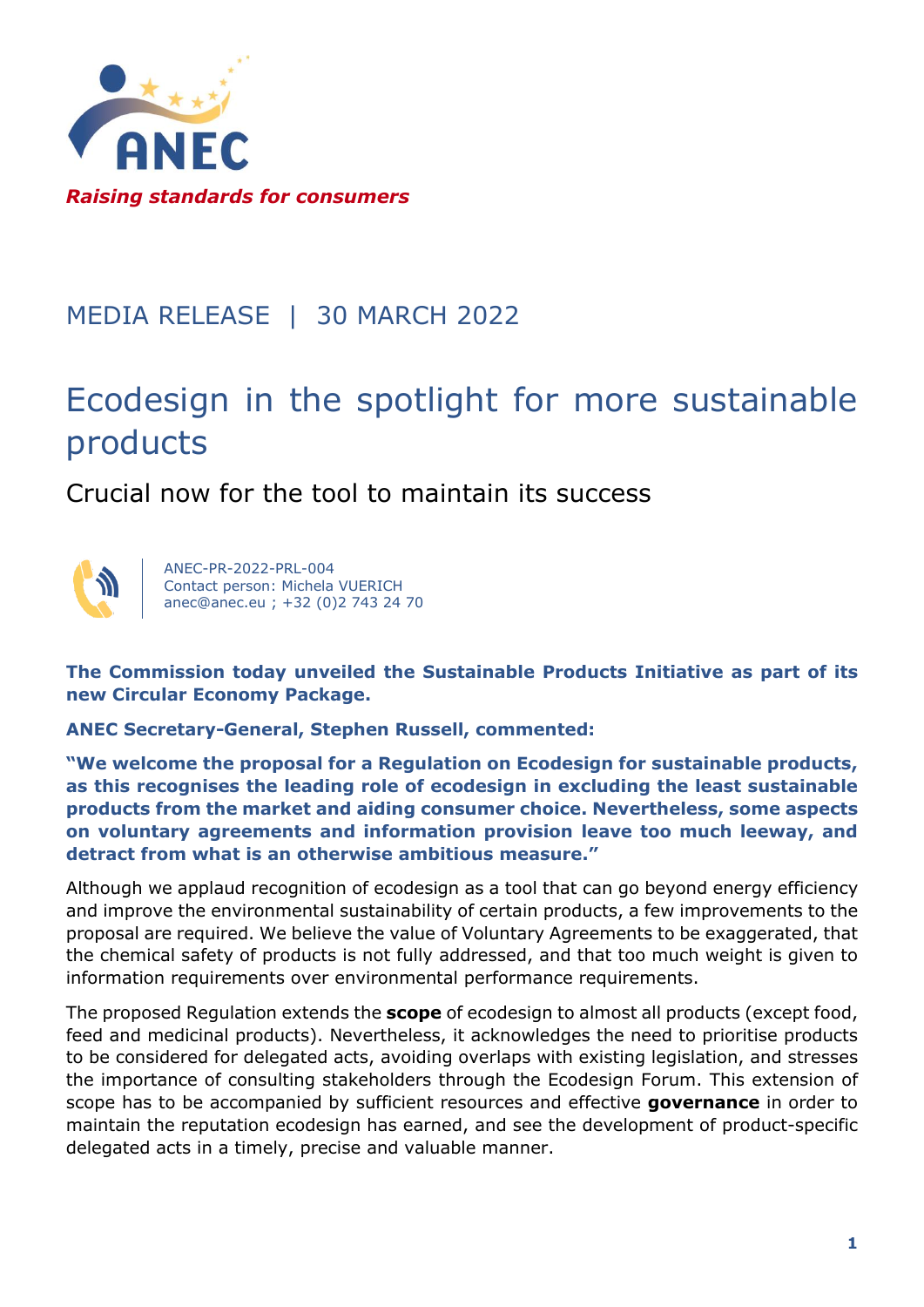

As we recommended last autumn<sup>1</sup>, this replacement of the Ecodesign Directive provides an opportunity to put an end to **self-regulation**, given the under-achievement of the Voluntary Agreements concluded with industry. We regret the new proposal still allows development of self-regulation measures that can be considered a "valid alternative to a delegated act".

The proposal also envisages **information requirements and classes of performance**. While information plays an important role, these requirements should not come at the expense of environmental performance requirements. A matter of concern is that information requirements relating to selected parameters, "*such as the product's environmental footprint*" should "*be set either in addition to, or in place of, performance requirements on the same parameters*". We especially oppose that additional consumer information is provided based on the Product Environmental Footprint method, as it lacks precision, offers limited comparability, does not aid identification of products that are superior, and omits certain environmental aspects.

At least the explanation of the proposal also notes that "*if the product is already covered by a label as provided for in the Energy Labelling Regulation (EU) 2017/1369, it must not also bear a label on classes of performance provided for under this Regulation, to avoid causing confusion",* provided this does not mean any new information with classes of performance would need to be included in the energy label. It must be ensured that any information added to the label is reliable, relevant and needed for the consumer to make an informed decision.

More broadly, we believe the focus of this proposal and its delegated acts needs to remain on requirements to **improve the environmental performance of products** in the design phase, rather than risking to jeopardise the value of this and other successful green policies – such as the Energy label or the EU Ecolabel - with additional overwhelming information.

Although the proposal requires delegated acts to include information requirements that aid tracking of **substances of concern**, it misses the opportunity to restrict substances based on chemical safety.

The proposal adds that, when deciding how to assess the setting of ecodesign requirements, **European standards** should also be taken into account (such as those on material efficiency of energy-related products). Further to the development of the horizontal standards of past years, there is now need to see those translated into specific application at product level and fine-tune the contribution standards can give in support of the legal Ecodesign requirements.

ENDS.